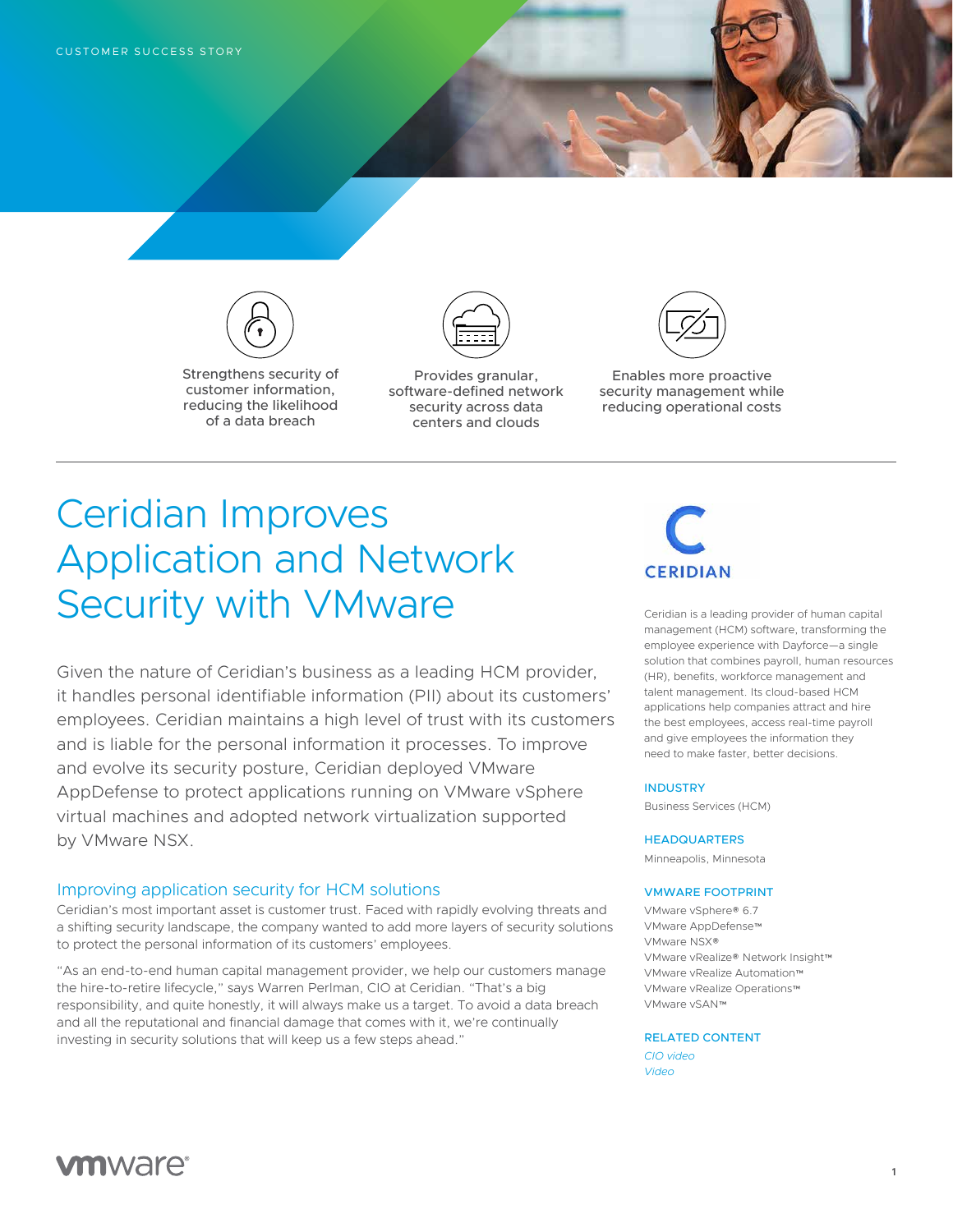



With a heterogeneous technology infrastructure and multiple vSphere deployments across the U.S., the U.K. and Canada, Ceridian needed a way to protect its HCM solutions at the hypervisor layer to immediately block any suspicious application behavior. It also wanted to enable more proactive security management with notifications and by increasing visibility into network and application traffic. In addition, as Ceridian modernizes its data centers and integrates with public cloud technologies, it wanted to simplify network security and improve disaster recovery (DR).

# Fortifying while streamlining

To bolster application security, Ceridian deployed AppDefense in a U.S.-based trial. AppDefense leverages the vSphere hypervisor to provide visibility into behavior and build a least-privilege security model for Ceridian's customer-facing HCM applications. AppDefense manages the intended state of an application, then uses vSphere to detect and control deviations from that intended state. When a threat is detected, AppDefense can respond automatically, if necessary.

"What AppDefense brings to the table is the ability to block processes from running on the fly, and immediately lock down and protect our applications to prevent customer data from being compromised," says Kevin Young, senior systems engineer at Ceridian. "It also gives us greater insight into what's happening, so we can make the best judgments on how to further secure our environment."

The trial proved the value of AppDefense, and Ceridian soon began rolling it out globally. The company also changed its approach to network security, replacing physical security solutions with network virtualization using NSX. AppDefense integrates with NSX to provide adaptive micro-segmentation and a comprehensive, zero-trust model to secure applications and networks deployed in private or public cloud environments.

"We've always done network segmentation, but scaling and maintaining it was becoming a VLAN nightmare, creating issues with change management and control," says Perlman. "NSX simplifies all that. It also allows us to recover applications without changing the IP address of the server, which has a massive impact on our recovery objectives."

"The data security track record of any SaaS provider is critical to prospective customers. With VMware solutions, Ceridian can continue to use its security leadership as a selling point to win new business."

WARREN PERLMAN CIO, CERIDIAN

To gain additional visibility into network behavior, Ceridian deployed VMware vRealize Network Insight for intelligent operations.

"vRealize Network Insight gives me network visibility that previously would have taken multiple people and multiple sessions to gather," says Young. "Having that information directly visible and available is hugely beneficial to a systems engineer."

# *m*nware<sup>®</sup>